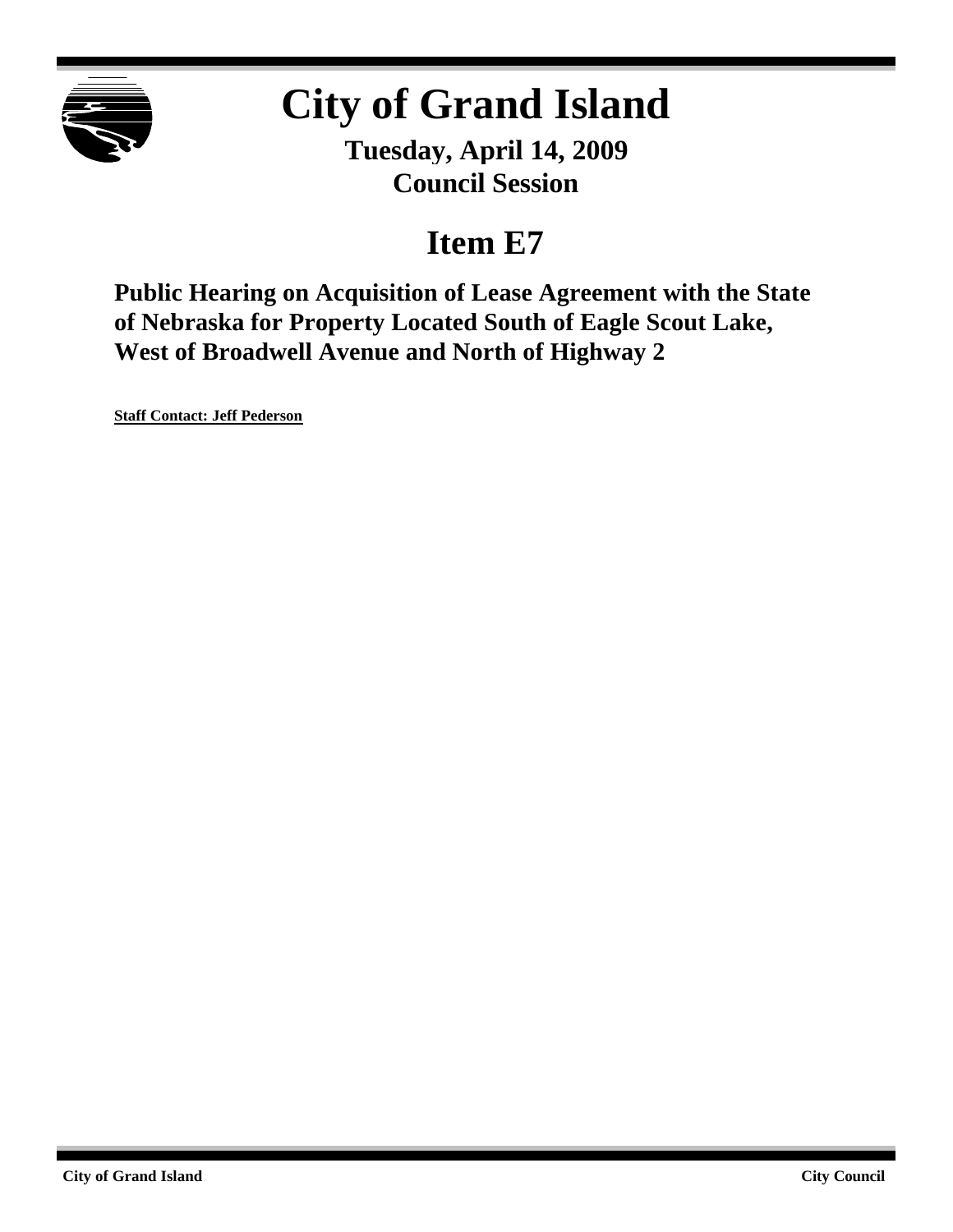## **Council Agenda Memo**

| From:                | Jeff Pederson, City Administrator                                                                                                                      |
|----------------------|--------------------------------------------------------------------------------------------------------------------------------------------------------|
| <b>Meeting:</b>      | April 14, 2009                                                                                                                                         |
| Subject:             | Lease with Nebraska Department of Administrative<br>Services for 78.39 Acres of Land South of Eagle Scout<br>Lake, East of Broadwell and North of HW-2 |
| <b>Item</b> $\#$ 's: | $E-7 & E1-3$                                                                                                                                           |
| $Presenter(s):$      | Jeff Pederson, City Administrator                                                                                                                      |

#### **Background**

In October of 2008, a new site design plan for the operation of the Nebraska State Fair at Fonner Park revealed the fact that facilities currently in place for softball and soccer activities would be displaced due to the need for vehicle parking. Fonner Park has heretofore granted use of land on it's site to the City of Grand Island for the construction and operation of softball facilities, and to the Grand Island Soccer club for soccer facilities.

It became immediately recognized that the likely loss of these facilities at Fonner Park would create a significant void for the hundreds of residents who recreate upon the two sets of facilities. With the assistance and involvement of State of Nebraska Officials and the Nebraska State Fair Board, the City engaged in a process of re-stating to the State of Nebraska an on-going interest in acquiring land associated with the Nebraska Veterans Home for potential use for development of recreational facilities.

For several weeks, the City has been in negotiations with the State of Nebraska Department of Administrative Services to acquire an interest in a parcel of land directly south of Eagle Scout Lake for development of athletic facilities that are expected to be displaced when the Nebraska State Fair re-locates to Fonner Park. The DAS conducted the necessary process to survey and appraise the land as a requisite to conveying ownership or lease of the property to the City. Purchase of the property was discussed as an option to a Lease, however that was deemed to be inadvisable at this time. Negotiations are now complete, and before the City Council is a 99-year lease for 78.39 acres of land for a nominal sum of \$1 per year, with a potential change in terms should the Nebraska Fair not locate in Grand Island prior to January 1, 2015.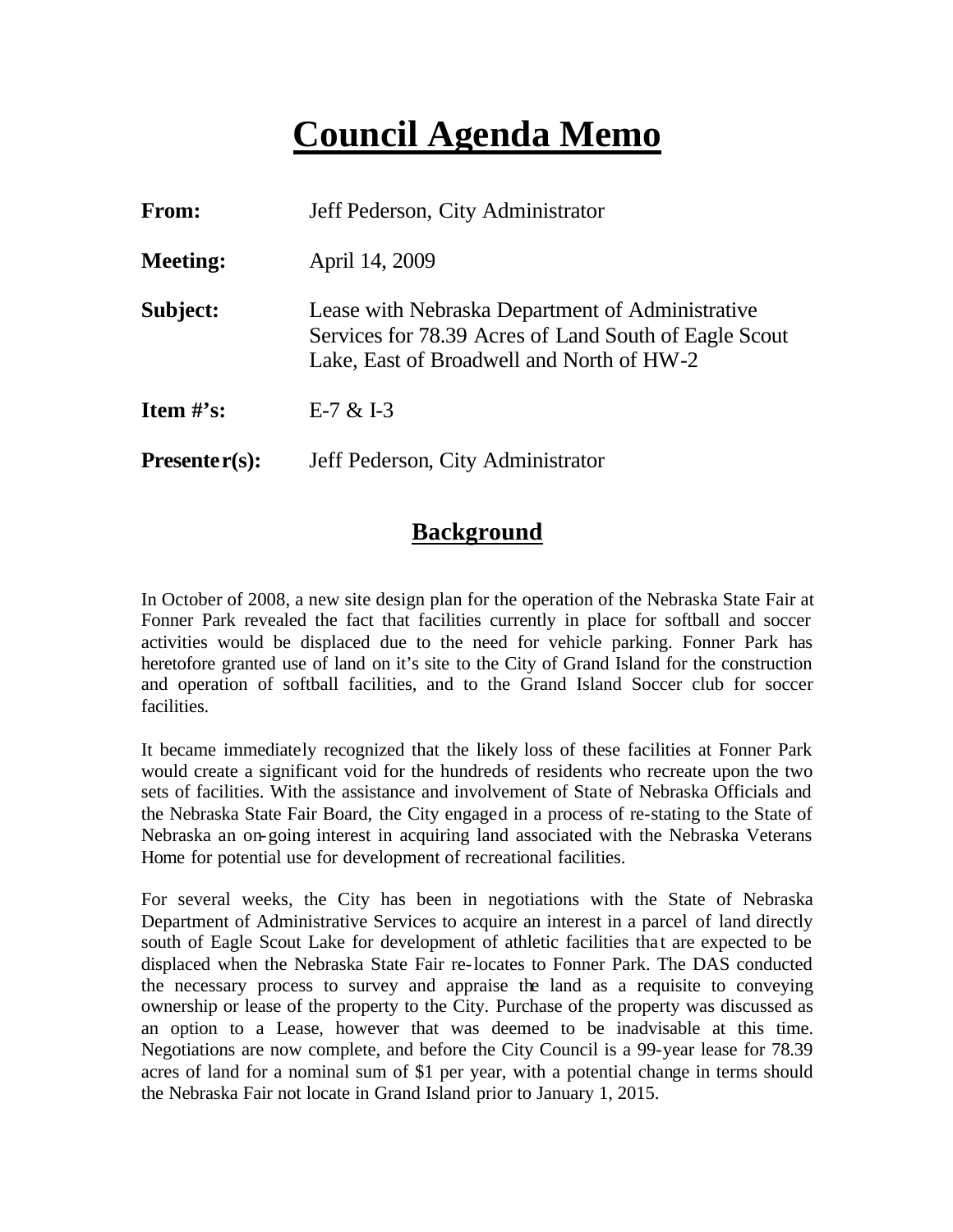## **Discussion**

This Lease allows planning to proceed for development of a project to replace facilities that will be displaced by the State Fair, as well to develop concepts for future development and utilization of remaining space in the acreage under Lease. It is important to note that this lease is not conditional upon the location of the State Fair in Grand Island, however lease terms may change should that not occur prior to 2015.

The Parks and Recreation Department has prepared a preliminary cost estimate of \$1.5 for a project to replace softball and soccer facilities attributable to the State Fair move to Grand Island. This City is in discussions with the State Fair Board about a partnership in the project funding. Should this project be authorized by the City Council at a later date, the Parks and Recreation Department will undertake a process to identify other potential resources that could be utilized for project design, funding, construction, etc.

## **Alternatives**

It appears that the Council has the following alternatives concerning the issue at hand. The Council may:

- 1. Move to approve
- 2. Refer the issue to a Committee
- 3. Postpone the issue to future date
- 4. Take no action on the issue

## **Recommendation**

Approve the Lease Agreement between the City and the Department of Administrative Services, State building Division, for the period of May 1, 2009-April 30, 2108.

## **Sample Motion**

A Resolution authorizing the Agreement is attached for formal action to approve the Agreement and authorize execution.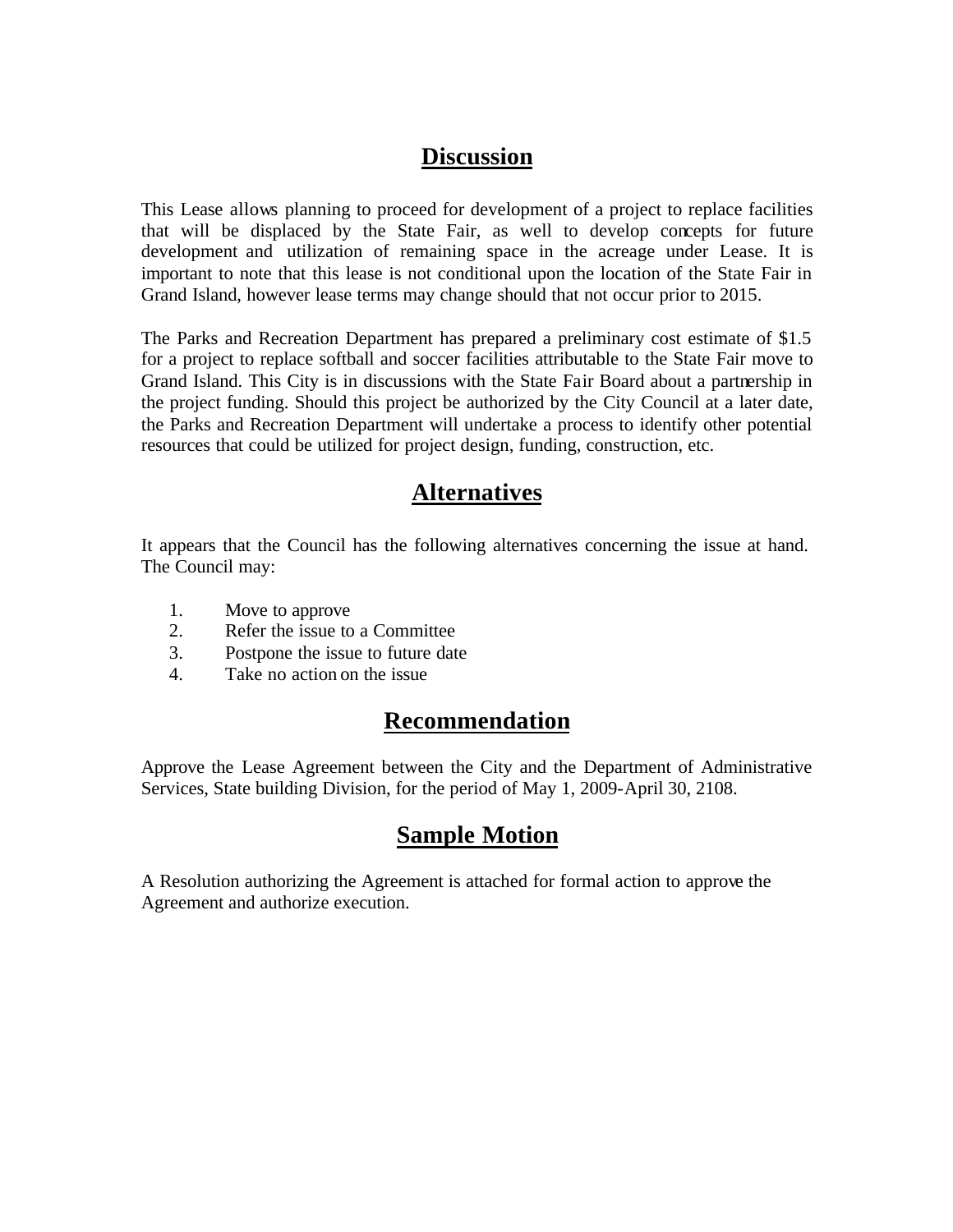**STATE OF NEBRASKA ADMINISTRATIVE SERVICES STATE BUILDING DIVISION LEASE AGREEMENT**

This Lease is by and between Administrative Services, State Building Division, an agency of the State of Nebraska, hereinafter known as "Lessor", and the City of Grand Island, a Nebraska Political Subdivision, hereinafter known as "Lessee".

1. **Land.** Lessor hereby leases, subject to the terms, covenants and conditions set forth in this Lease, to the Lessee, the Land as generally described below (hereinafter "Demised Land"), which consists of 78.39 acres of land shown on the map attached hereto as Exhibit A, which is hereby incorporated into this Lease. Lessor warrants and represents that it is the owner of the Demised Land. The Demised Land is described as follows:

A TRACT OF LAND LOCATED IN PART OF THE EAST HALF (E1/2) OF SECTION FIVE (5), TOWNSHIP ELEVEN (11) NORTH, RANGE NINE (9) WEST OF THE 6TH P.M., HALL COUNTY, NEBRASKA,AND MORE PARTICULARLY DESCRIBED AS FOLLOWS:

COMMENCING AT THE EAST QUARTER (E1/4) CORNER OF SECTION 5-T11N-R9W; THENCE ON AN ASSUMED BEARING OF N88°50'06"W UPON THE SOUTH LINE OF THE NORTHEAST QUARTER (NE1/4) OF SAID SECTION 5 A DISTANCE OF 40.00 FEET TO THE POINT OF BEGINNING, SAID POINT ALSO BEING ON THE WESTERLY RIGHT-OF-WAY (ROW) LINE OF BROADWELL AVENUE; THENCE S00°51'43"W UPON AND ALONG SAID WESTERLY ROW LINE A DISTANCE OF 179.46 FEET; THENCE N88°10'08"W A DISTANCE OF 254.75 FEET; THENCE S29°09'23"W A DISTANCE OF 250.49 FEET; THENCE N88°50'06"W PARALLEL WITH SAID SOUTH LINE OF NE1/4 A DISTANCE OF 1,748.67 FEET; THENCE N00°37'43"E A DISTANCE OF 397.71 FEET TO SAID SOUTH LINE OF THE NE1/4; THENCE N00°37'43"E A DISTANCE OF 1,233.17 FEET; THENCE S88°25'59"E A DISTANCE OF 69.05 FEET; THENCE N00°43'20"E A DISTANCE OF 59.94 FEET; THENCE S88°21'19"E A DISTANCE OF 259.64 FEET; THENCE S88°20'18"E A DISTANCE OF 498.58 FEET; THENCE S88°24'58"E A DISTANCE OF 1,150.41 FEET TO A POINT BEING ON SAID WESTERLY ROW LINE OF BROADWELL AVENUE, SAID POINT ALSO BEGIN THE WESTERLY LINE OF NEBRASKA STATE ROW DESCRIBED IN STATE OF NEBRASKA DEPARTMENT OF ROADS DOCUMENT NO. 93-104239, RECORDED MAY 26, 1993, REGISTER OF DEEDS, HALL COUNTY, NEBRASKA; THENCE S11°16'37"E UPON AND ALONG SAID WESTERLY ROW LINES OF BROADWELL AVENUE AND STATE DEED A DISTANCE OF 212.80 FEET; THENCE S00°38'41"E UPON AND ALONG SAID WESTERLY ROW LINES A DISTANCE OF 489.24 FEET; THENCE S20°27'26"E UPON AND ALONG SAID WESTERLY ROW LINES A DISTANCE OF 243.20 FEET; THENCE S00°00'05"E UPON AND ALONG SAID WESTERLY ROW LINES A DISTANCE OF 354.81 FEET TO THE POINT OF BEGINNING. SAID TRACT CONTAINS A CALCULATED AREA OF 3,414,493.776 SQUARE FEET OR 78.39 ACRES MORE OR LESS.

The parties recognize there is an abandoned well within the Demised Land. During the term of the lease Lessee shall be responsible for appropriate security and safety related to the abandoned well.

#### 2. **Term and Termination.**

2.1. The term of this Lease shall be for a period of 99 years, commencing on \_\_\_\_\_\_\_\_, 2009 (hereinafter the "Commencement Date") and ending on \_\_\_\_\_\_\_\_\_, 2108 (hereinafter the "Expiration Date") unless sooner terminated as hereinafter provided. This Lease shall in no case become effective until all required signatures have been obtained. If Lessee occupies said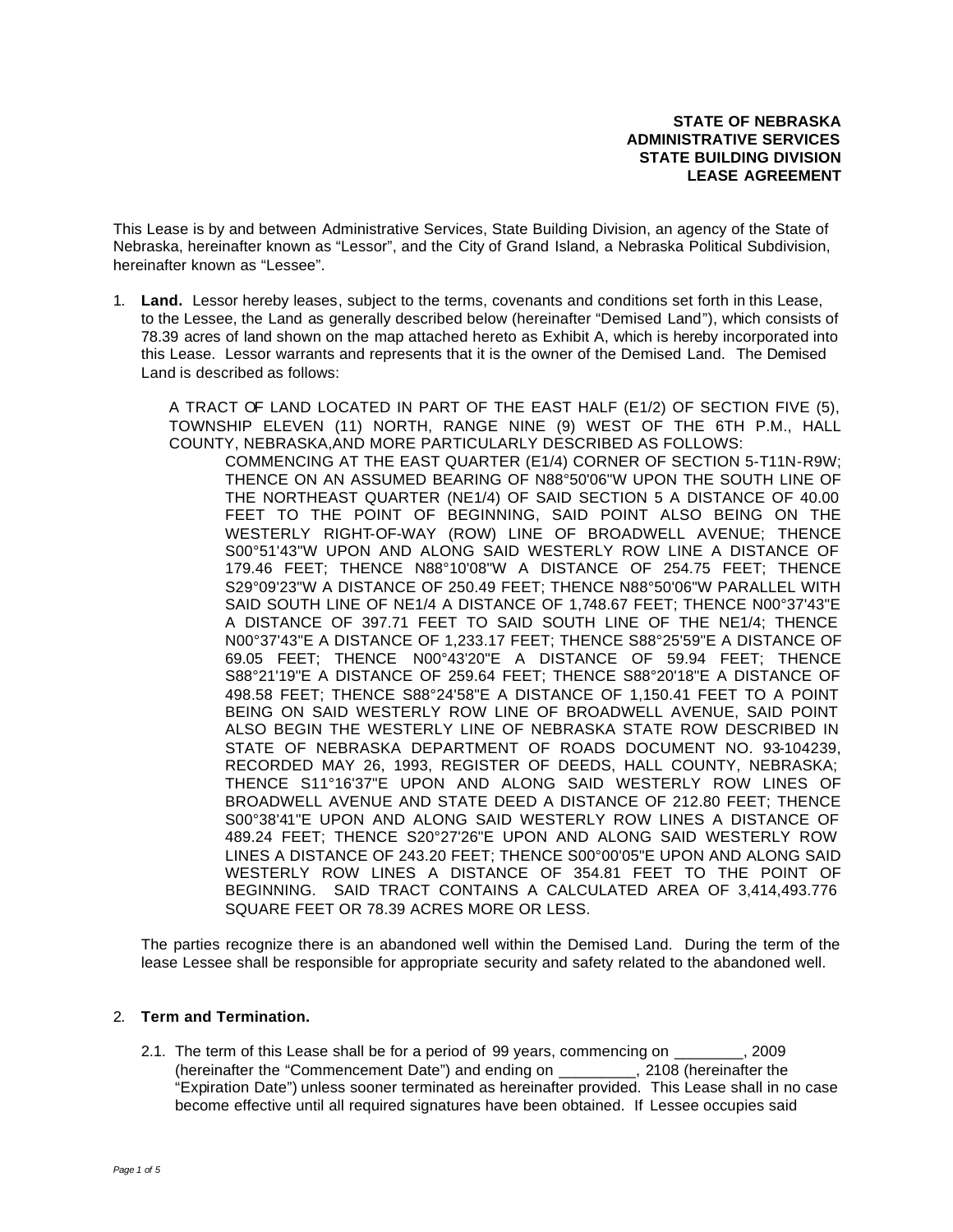Demised Land prior to the Commencement Date, rental will commence at time of said occupancy. Regardless of any change in the Commencement Date due to early occupancy by Lessee, the Expiration Date shall remain fixed as stated above.

- 2.2. It is agreed that if the Lessor and the Lessee shall have fully complied with all the terms of this lease, the Lessee at the expiration of the original term of the Lease shall have the right to extend this Lease for a period of up to 20 years. The extension shall be on the same terms and conditions as those set forth for the original term in this lease. The Lessee shall notify Lessor in writing of its intent to exercise such right within One year of the end of the original Lease.
- 2.3. If for any reason Lessor cannot deliver possession of the Demised Land to Lessee by the Commencement Date, Lessee shall not, except as otherwise provided herein, be obligated to perform any other obligation of Lessee under the terms of this Lease until Lessor delivers possession of the Demised Land to Lessee. If Lessor does not deliver possession of the Demised Land on the Commencement Date, the term of the Lease shall commence on the date Lessee takes possession of the Demised Land for the purpose described herein and the term of the lease, identified above, shall begin running from the possession date. If possession of the Demised Land is not delivered to Lessee within 60 days after the Commencement Date and such delay is not due to Lessee's acts, failure to act or omissions, Lessee may by notice in writing to Lessor within 10 days after the end of said 60 day period cancel this Lease and the parties shall be discharged from all obligations hereunder.
- 2.4. If Lessee, with or without Lessor's consent, remains in possession of the Demised Land or any part thereof after the expiration of the term or executed options hereof, such occupancy shall be a tenancy from month-to-month upon all the provisions of this Lease.
- 2.5. The Demised Land shall be used for the sole purpose of providing recreational ball fields and other such recreational outdoor events. If Lessee fails to use the Demised Land for such purposes or fails to show substantial effort toward effectuating such use by December 31, 2010, the Lease shall terminate on January 1, 2011 and the parties shall be discharged from all obligations hereunder. If Lessee at any time thereafter discontinues use of the Demised Land for such purposes, Lessor may, by serving 30 days notice upon Lessee, terminate the Lease.
- 2.6. The Lessor and Lessee may terminate the lease by mutual written consent.
- 2.7. The Lessor may terminate the lease if directed to do so by statute.

#### 3. **Rent.**

The State of Nebraska recognizes the importance of recreational facilities to the well being of the citizens of Nebraska. The State further recognizes the need to facilitate development of new recreational facilities as a result of the implementation of LB 1116 (2008) related to the move of the Nebraska State Fair from Lincoln, Nebraska to Grand Island, Nebraska. In recognition thereof, the State agrees to lease the Demised Premises to the Lessee for \$1.00 per year, payable on January 1 of each year beginning January 1, 2010 for the term of this lease. Notwithstanding the forgoing, should the Nebraska State Fair remain in Lincoln Nebraska or be relocated to a City other than Grand Island, the parties agree to negotiate a revised rental rate in good faith for the lease term beginning January 1, 2015. Under no circumstance shall the rental rate, if revised under this agreement, exceed the lost farm rental payments Lessor would have received had it not leased the land to the Lessee. At the time of signing this agreement, the value of the lost rental is \$158.00 per acre or \$12,385.62 per year for the Demised Land.

4. **Notices.** All notices herein provided to be given, or which may be given, by Lessor or Lessee to the others, shall be deemed to have been fully given when made in writing and deposited in the United States mail, postage prepaid, and addressed as follows: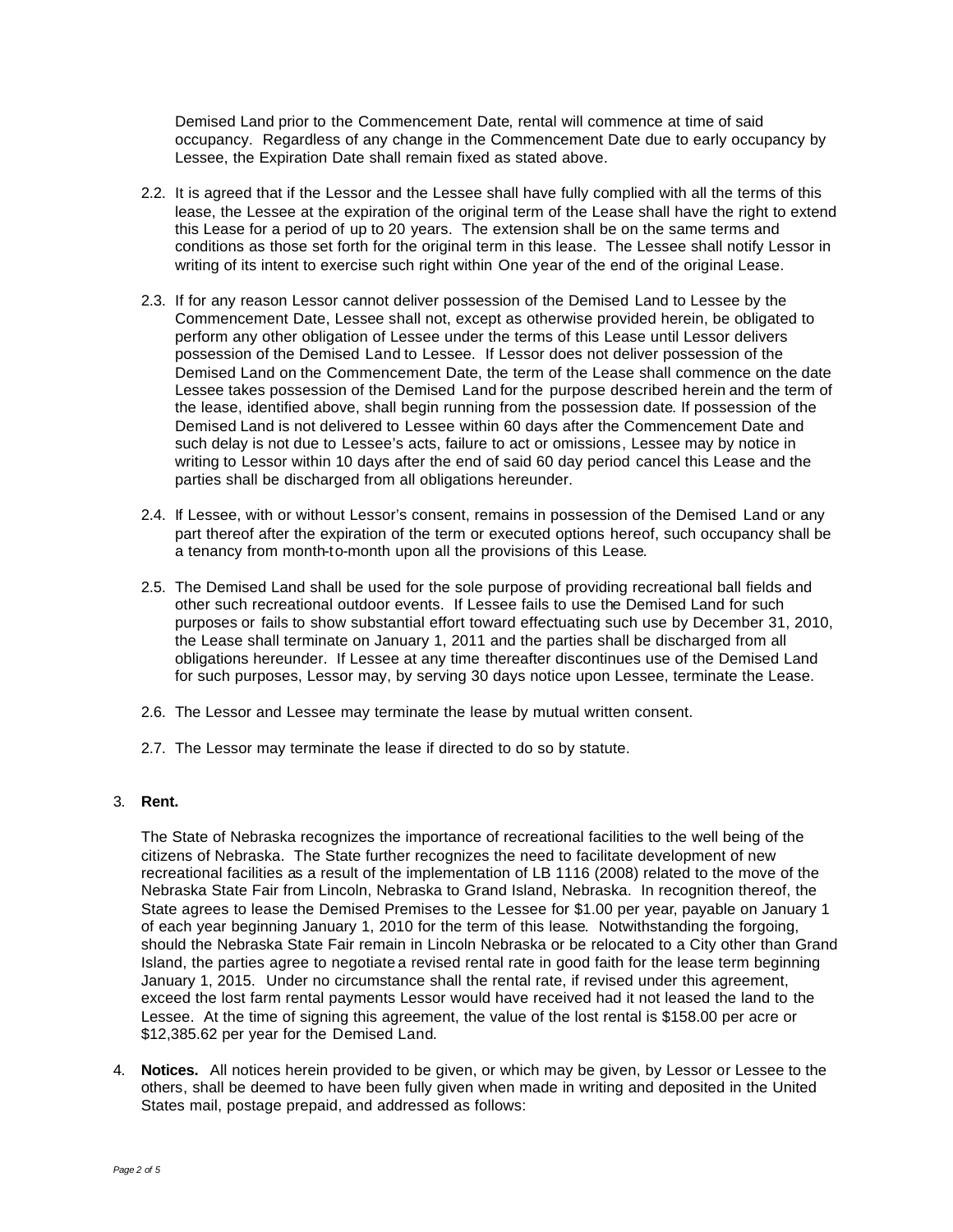| To the Lessor at: | State of Nebraska<br>AS - State Building Division<br>P.O. Box 98940<br>Lincoln, Nebraska 68509-8940 |
|-------------------|-----------------------------------------------------------------------------------------------------|
| To the Lessee at: | City of Grand Island<br>P.O. Box 1968<br>Grand Island, Nebraska 68802-1968                          |

#### 5. **Assignment and Subletting.**

Lessee shall not assign this Lease without the written consent of the Lessor, which shall not be unreasonably withheld. Any occupant, assignee, or sub-lessee must agree to abide by all of the terms and provisions of this Lease. Lessor shall not assign this Lease without the written consent of Lessee, which shall not be unreasonably withheld. Any successor in interest of the Lessor shall abide by all of the terms and provisions of this Lease. Nothing in this Section shall be construed to limit the ability of the Lessee to enter into agreements and to impose and collect fees from facilities users for use or maintenance of the leased property and for such related facilities as the Lessee intends and may construct upon the leased property.

- 6. **Disposition of Property.** Upon termination of this lease or any extension thereof, the Demised Land shall remain the property of the Lessor. Any buildings or appurtenances the Lessee may have constructed or installed shall remain the property of the Lessee. Lessor may purchase the Lessee's interest in such buildings or appurtenances for the Fair Market Value of the same. "Fair Market Value" shall mean the value of such interest, as determined by agreement of the parties or by a board of three independent licensed appraisers chosen jointly by the parties. The Lessee's interest may be purchased as determined by state or federal law or by agreement of the parties. If Lessor elects not to purchase the buildings or appurtenances, Lessee will remove all buildings and appurtenances at Lessee's cost. Each party shall retain ownership of all personal property placed or installed on the Demised Land. Lessee shall remove all of its personal property from the Demised Land within one hundred and twenty (120) days of the termination, unless the parties otherwise agree to extend such time.
- 7. **Compliance With Law.** Lessor and Lessee shall, at their respective expense, comply with all applicable statutes, charters, laws, ordinances, building and maintenance codes, rules, regulations, requirements and orders of duly constituted public authorities now or hereafter in any manner affecting the Demised Land, or the use thereof, or the sidewalks, alleys, streets, and ways adjacent thereto, whether or not any such statutes, charters, laws, ordinances, rules, regulations, requirements, or orders which may be hereinafter enacted involve a change of policy on the part of the governmental body enacting the same.
- **8. Amendments and Binding Effect.** This Lease may not be amended except by an instrument in writing signed by Lessor, Lessee and the Tenant Agency. No provision of this Lease shall be deemed to have been waived by either party unless such waiver is in writing signed by the applicable party and no custom or practice which may evolve between the parties in the administration in the terms hereof shall waive or diminish the right of either party to insist on the performance of the other party in strict accordance with the terms hereof.
- 9. **Severability.** If any clause or provision of this Lease is illegal, invalid, or unenforceable under present or future laws, then the remainder of this Lease shall not be affected thereby and in lieu of such clause or provision, there shall be added as a part of this Lease a clause or provision as similar in terms to such illegal, invalid, or unenforceable clause or provision as may be possible, legal, valid, and enforceable.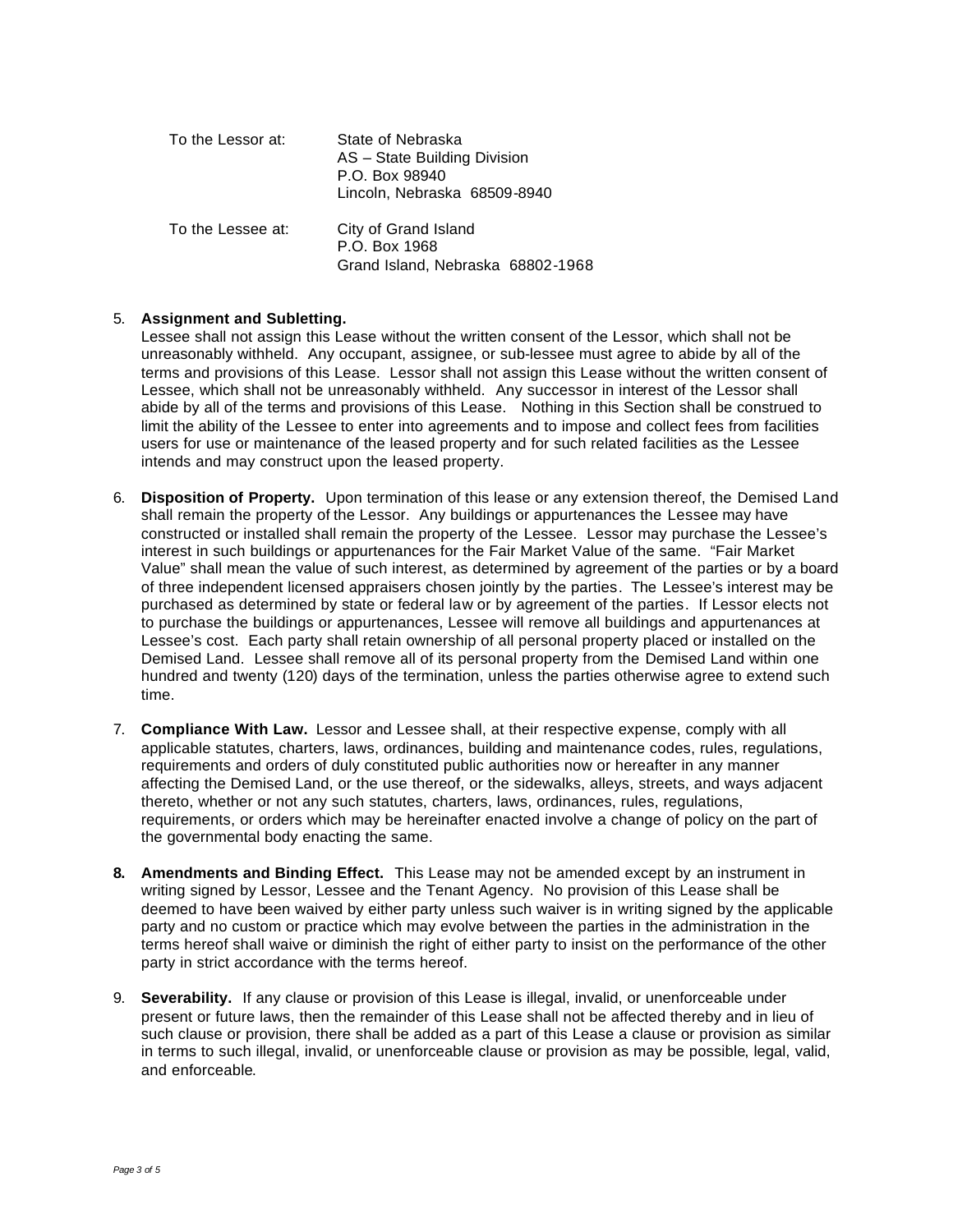**Lessee**

- **10. Entire Agreement.** This Lease constitutes the entire agreement between Lessor and Lessee regarding the subject matter hereof and supersedes all oral statements and prior writings relating thereto. Except for those set forth in this Lease, no representations, warranties or agreements have been made by Lessor or Lessee to the other with respect to this Lease or the obligations of Lessor or Lessee in connection therewith. The normal rule of construction that any ambiguities be resolved against the drafting party shall not apply to the interpretation of this Lease or any exhibits or amendments hereto.
- 11. **Indemnification.** Nothing in this lease shall be construed as an indemnification by Lessor or Lessee of the other for liabilities of a party or third persons for property loss or damage or death or personal injury arising out of and during the performance of this lease. Any liabilities or claims for property loss or damage or for death or personal injury by a party or its agents, employees, contractors or assigns or by third persons, arising out of and during the performance of this lease shall be determined according to applicable law including but not limited to the Political Subdivision and State Tort Claims Acts.

#### **APPROVAL**

**Lessor**

Director, Administrative Services **Director**, Administrative Services

SUBSCRIBED AND SWORN TO before me this day of April, 2009.

Notary Public

\_\_\_\_\_\_\_\_\_\_\_\_\_\_\_\_\_\_\_\_\_\_\_\_\_\_\_\_\_\_

Administrator, AS – State Building Division Date

SUBSCRIBED AND SWORN TO before me this \_\_\_ day of April, 2009.

\_\_\_\_\_\_\_\_\_\_\_\_\_\_\_\_\_\_\_\_\_\_\_\_\_\_\_\_\_\_ Notary Public